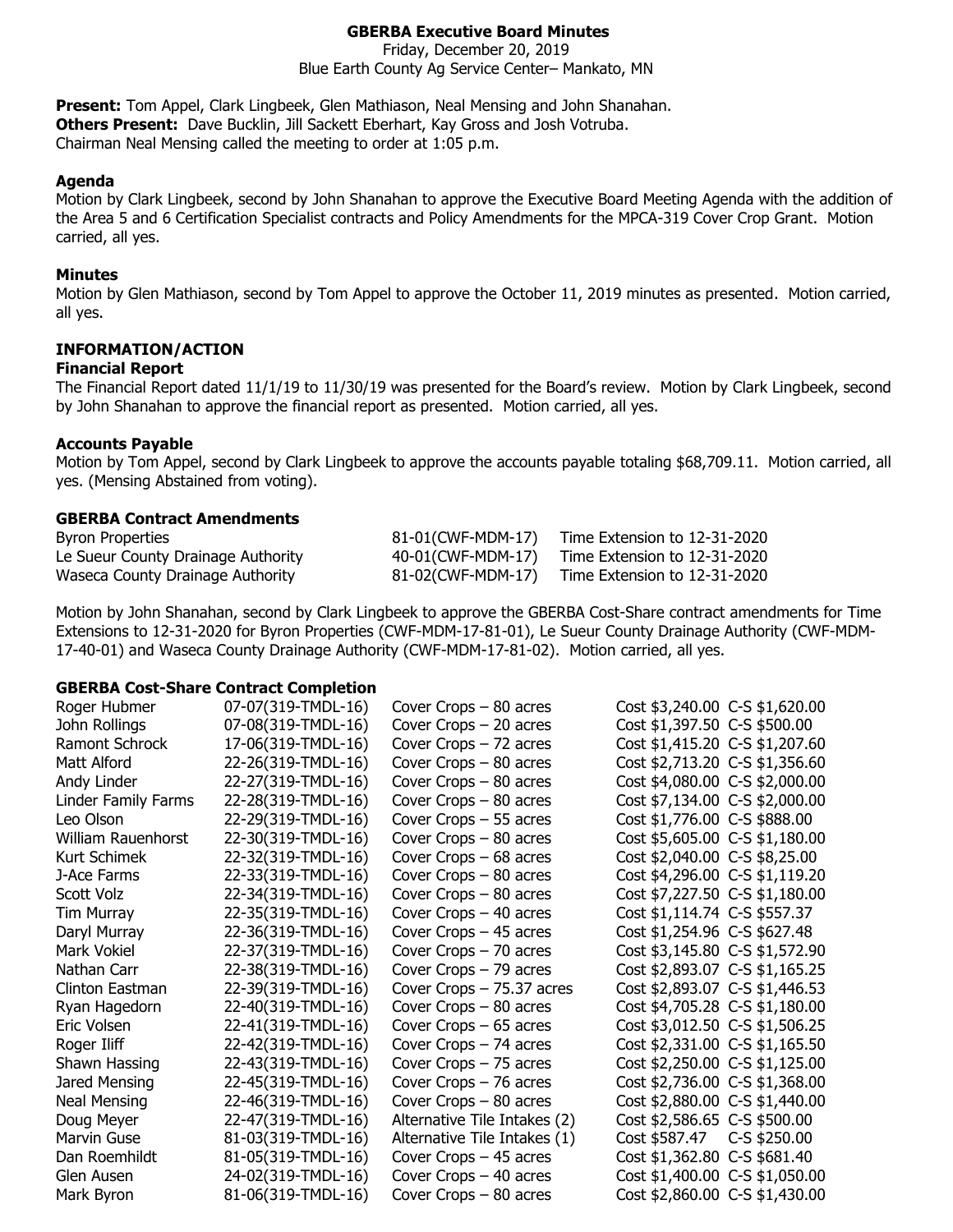### **Page 2 GBERBA Executive Board Minutes December 20, 2019**

Motion by Tom Appel, second by Glen Mathiason to approve the GBERBA Cost-Share contract payments as listed above for contracts (25 individuals/entities) through grant 319-TMDL-16 for cover crops and (2 individuals) through grant 319- TMDL-16 for alternative tile intakes. Neal Mensing abstained. Motion carried, all yes.

# **MAWQCP Contract Approval**

| Ethan Quade     | MAWQCP(17-5-23) | Certification Incentive           | \$200,00 |
|-----------------|-----------------|-----------------------------------|----------|
| Mike Longtin    | MAWQCP(42-5-10) | Worksheet Incentive               | \$100.00 |
| Mark Enninga    | MAWQCP(53-5-12) | Worksheet/Certification Incentive | \$300.00 |
| Naomi Schaetzke | MAWQCP(81-6-04) | Worksheet/Certification Incentive | \$300.00 |
| Mark Byron      | MAWQCP(81-6-05) | Worksheet Incentive               | \$100.00 |

Motion by Clark Lingbeek, second by John Shanahan to approve the MAWQCP incentive payments for Enninga and Schaetzke (\$300.00), Quade (\$200.00), and Longtin and Byron (\$100.00). Motion carried, all yes.

# **Cover Crop 319 Grant – Policy Amendments**

Up the acres per contract for Cover Crops to 160 or open ended; repeat contract holders are allowed. If possible up the percentage to 75% for all practices, will look at match numbers to determine.

Motion by Tom Appel, second by Glen Mathiason to approve the MPCA 319 Cover Crop Grant Policy Amendments including acres for cover crops (open ended), allow a change in cost-share percentages as determined to meet our match on all practices. Motion carried, all yes.

# **MDA Joint Powers Agreement – MN Agricultural Water Quality Certification Program**

Motion by Clark Lingbeek, second by John Shanahan to approve the MN Department of Agriculture Joint Powers Agreement for the MN Agricultural Water Quality Certification Program January 1, 2020 to December 31, 2021 totaling \$517,650. Motion carried, all yes.

# **Watershed Technician Contract**

Motion by Glen Mathiason, second by Clark Lingbeek to approve the Watershed Technician Contract for 2020 to aid with the GBERBA grant workload. Motion carried, all yes.

## **GBERBA Coordinator Contract for 2020**

## **Area 5 and 6 MDA Area Certification Specialists**

Motion by Clark Lingbeek, second by Tom Appel to approve the Area 5 and 6 MDA Certification Specialist Contracts for January 1, 2020 to December 31, 2021 with the Pipestone and Cottonwood SWCD to complete the MN Agricultural Water Quality Certification Program. Motion carried, all yes.

# **COORDINATOR REPORT**

# **MN Agricultural Water Quality Certification Program**

Update on progress made in areas 5 and 6 – See Certification Specialist Reports. Over 500,000 acres certified! The needed paperwork has been submitted to the MDA that will extend the GBERBA agreement for another two years. The Executive Board will need to approve the agreement today.

## **2017 MPCA 319 Grant - Cover Crops and Alternative Tile Intakes**

An Implementation Policy Paper for the grant titled "Greater Blue Earth River Basin TMDL Implementation" has been developed and reviewed at the Technical meeting. This guidance document will be posted on the GBERBA website. Cover crops: \$50.00 dollars per acre maximum, 50% cost share maximum (\$25.00 ac.), 80-acre size maximum per owner. Prioritization required. Alternative intakes: Rock and pattern tile. \$500.00 maximum and 50% cost share. These are federal dollars and require state or local match. Perforated risers, broom and other water quality intakes: \$200.00 maximum and 50% cost share. These are federal dollars and require state or local match.

**The grant amendment has been completed and all remaining cost share for projects including Alternative intakes, Side inlets, and Cover crops will be at 50% cost share. Grant End Date 8-31-2020**